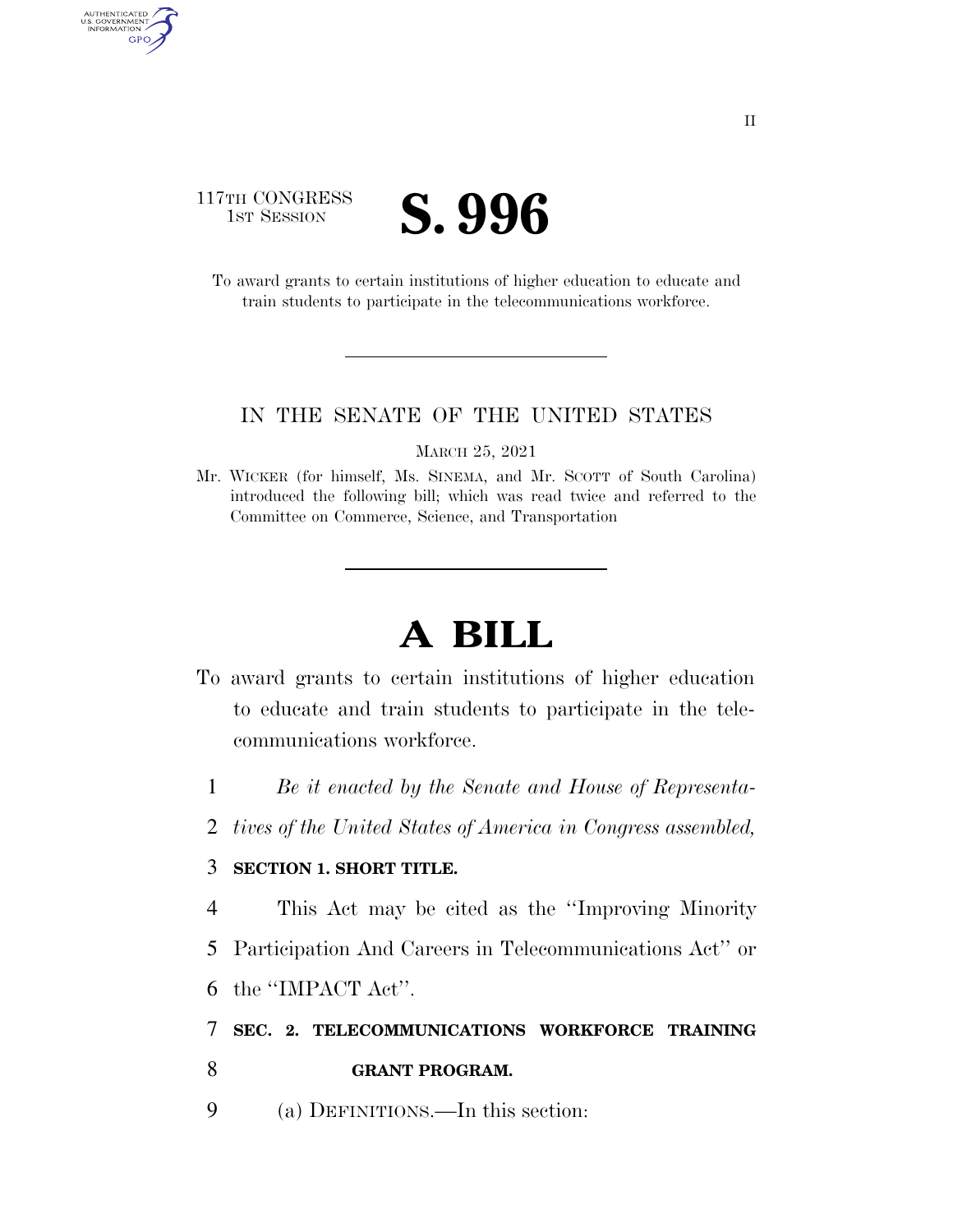| $\mathbf{1}$   | (1) ASSISTANT SECRETARY.—The term "Assist-            |
|----------------|-------------------------------------------------------|
| $\overline{2}$ | ant Secretary" means the Assistant Secretary of       |
| 3              | Commerce for Communications and Information.          |
| $\overline{4}$ | (2) COVERED GRANT.—The term "covered                  |
| 5              | grant" means a grant awarded under subsection (b).    |
| 6              | (3) ELIGIBLE ENTITY.—The term "eligible enti-         |
| 7              | ty" means a historically Black college or university, |
| 8              | Tribal College or University, or minority-serving in- |
| 9              | stitution, or a consortium of such entities, that     |
| 10             | forms a partnership with 1 or more of the following   |
| 11             | entities to carry out a training program:             |
| 12             | $(A)$ A member of the telecommunications              |
| 13             | industry, such as a company or industry asso-         |
| 14             | ciation.                                              |
| 15             | (B) A labor-management organization.                  |
| 16             | (C) The Telecommunications Industry                   |
| 17             | Registered Apprenticeship Program.                    |
| 18             | (D) A nonprofit organization dedicated to             |
| 19             | helping individuals gain employment in the tele-      |
| 20             | communications industry.                              |
| 21             | (E) A community or technical college with             |
| 22             | experience in providing workforce development         |
| 23             | for individuals seeking employment in the tele-       |
| 24             | communications industry or a similar industry.        |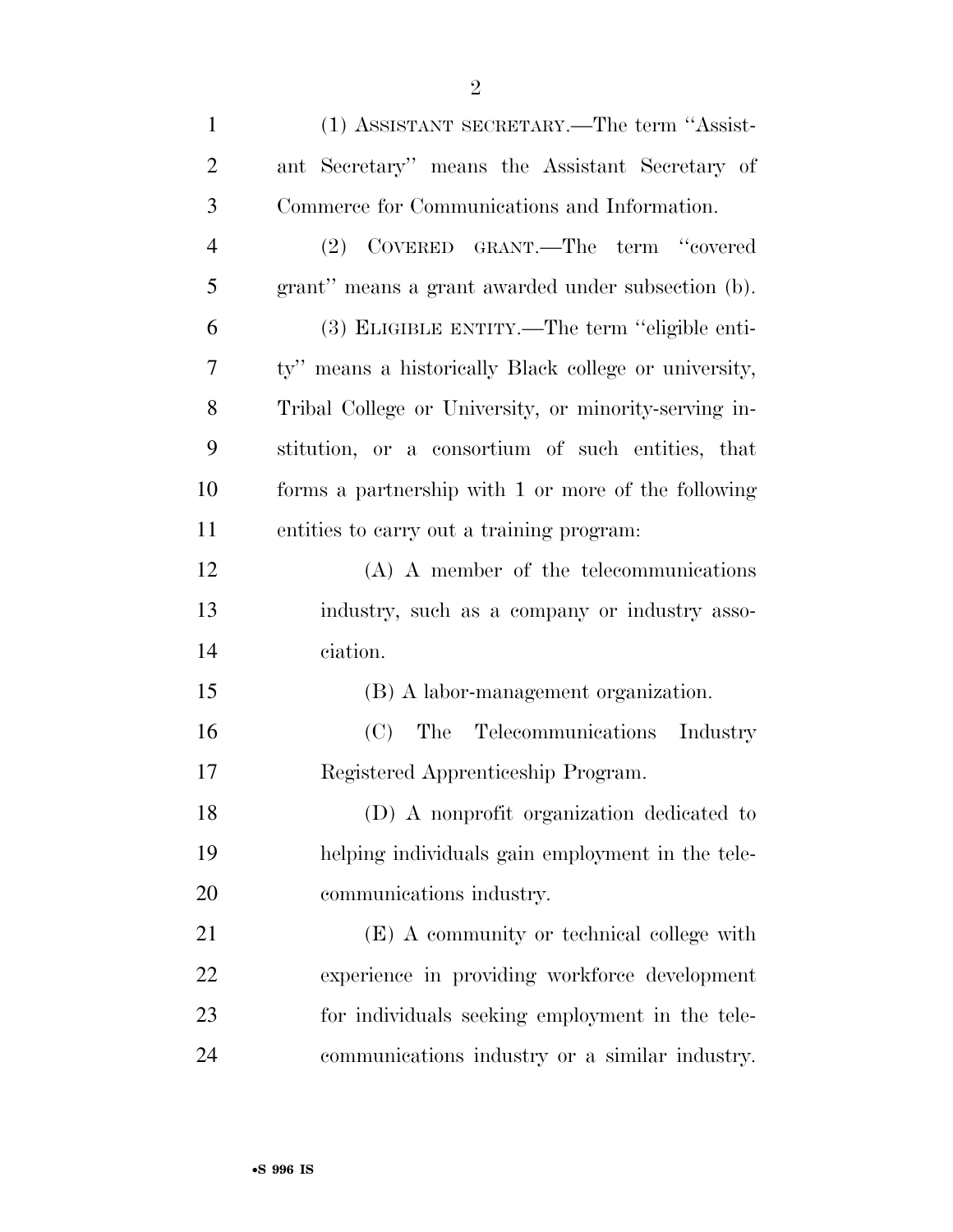(4) FUND.—The term ''Fund'' means the Tele- communications Workforce Training Grant Program 3 Fund established under subsection  $(e)(1)$ . (5) GRANT PROGRAM.—The term ''Grant Pro- gram'' means the Telecommunications Workforce Training Grant Program established under sub- section (b). 8 (6) HISTORICALLY BLACK COLLEGE OR UNI- VERSITY.—The term ''historically Black college or university'' has the meaning given the term 'part B institution' in section 322 of the Higher Education Act of 1965 (20 U.S.C. 1061). (7) INDUSTRY FIELD ACTIVITIES.—The term ''industry field activities'' means activities at active telecommunications worksites, such as towers, con- struction sites, and network management hubs. (8) INDUSTRY PARTNER.—The term ''industry partner'' means an entity described in subpara-

 graphs (A) through (E) of paragraph (3) with which an eligible entity forms a partnership to carry out a 21 training program.

 (9) MINORITY-SERVING INSTITUTION.—The term ''minority-serving institution'' means an insti- tution described in section 371(a) of the Higher Education Act of 1965 (20 U.S.C. 1067q(a)).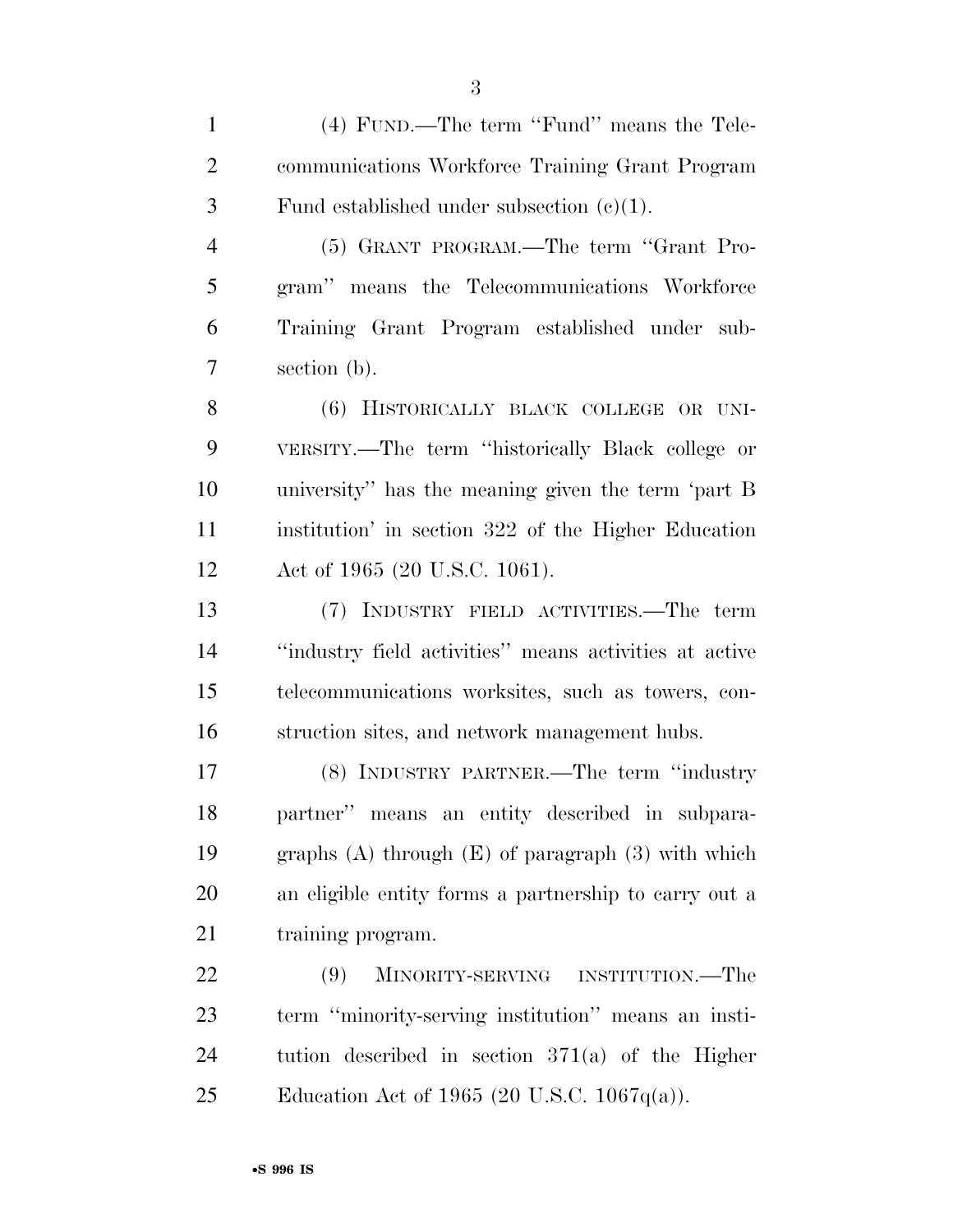| $\mathbf{1}$   | (10) TRAINING PROGRAM.—The term "training"                    |
|----------------|---------------------------------------------------------------|
| $\overline{2}$ | program" means a credit or non-credit program de-             |
| 3              | veloped by an eligible entity, in partnership with an         |
| $\overline{4}$ | industry partner, that—                                       |
| 5              | $(A)$ is designed to educate and train stu-                   |
| 6              | dents to participate in the telecommunications                |
| $\overline{7}$ | workforce; and                                                |
| 8              | (B) includes a curriculum and apprentice-                     |
| 9              | ship or internship opportunities.                             |
| 10             | (11) TRIBAL COLLEGE OR UNIVERSITY.—The                        |
| 11             | term "Tribal College or University" has the meaning           |
| 12             | given the term in section $316(b)(3)$ of the Higher           |
| 13             | Education Act of 1965 (20 U.S.C. $1059c(b)(3)$ ).             |
| 14             | (b) PROGRAM.—The Assistant Secretary, acting                  |
| 15             | through the Office of Minority Broadband Initiatives es-      |
| 16             | tablished under section $902(b)(1)$ of division N of the Con- |
| 17             | solidated Appropriations Act, 2021 (Public Law 116–           |
|                | 18 260), shall establish a program, to be known as the "Tele- |
| 19             | communications Workforce Training Grant Program",             |
| 20             | under which the Assistant Secretary awards grants to eli-     |
| 21             | gible entities to develop training programs.                  |
| 22             | $(c)$ FUND.—                                                  |

 (1) ESTABLISHMENT.—There is established in the Treasury of the United States a fund to be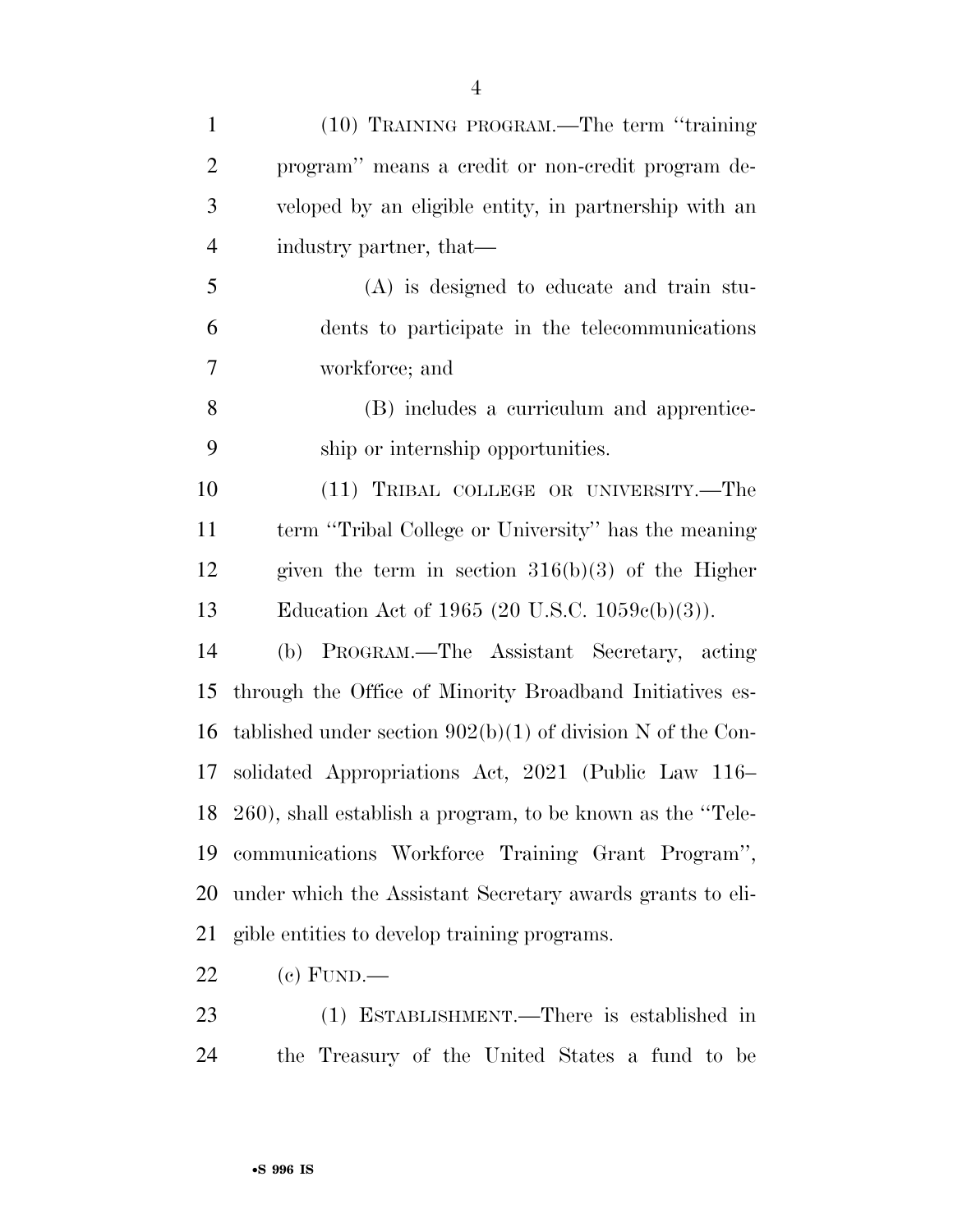| $\mathbf{1}$   | the "Telecommunications Workforce"<br>known<br>as    |
|----------------|------------------------------------------------------|
| $\overline{2}$ | Training Grant Program Fund".                        |
| 3              | (2) AVAILABILITY.—Amounts in the Fund shall          |
| $\overline{4}$ | be available to the Assistant Secretary to carry out |
| 5              | the Grant Program.                                   |
| 6              | (d) APPLICATION.—                                    |
| 7              | (1) IN GENERAL.—An eligible entity desiring a        |
| 8              | covered grant shall submit an application to the As- |
| 9              | sistant Secretary at such time, in such manner, and  |
| 10             | containing such information as the Assistant Sec-    |
| 11             | retary may require.                                  |
| 12             | (2) CONTENTS.—An eligible entity shall include       |
| 13             | in an application under paragraph $(1)$ —            |
| 14             | $(A)$ a commitment from the industry part-           |
| 15             | ner of the eligible entity to collaborate with the   |
| 16             | eligible entity to develop a training program, in-   |
| 17             | cluding curricula and internships or apprentice-     |
| 18             | ships;                                               |
| 19             | (B) a description of how the eligible entity         |
| 20             | plans to use the covered grant, including the        |
| 21             | type of training program the eligible entity         |
| 22             | plans to develop; and                                |
| 23             | (C) a plan to increase female student par-           |
| 24             | ticipation in the training program of the eligible   |
| 25             | entity.                                              |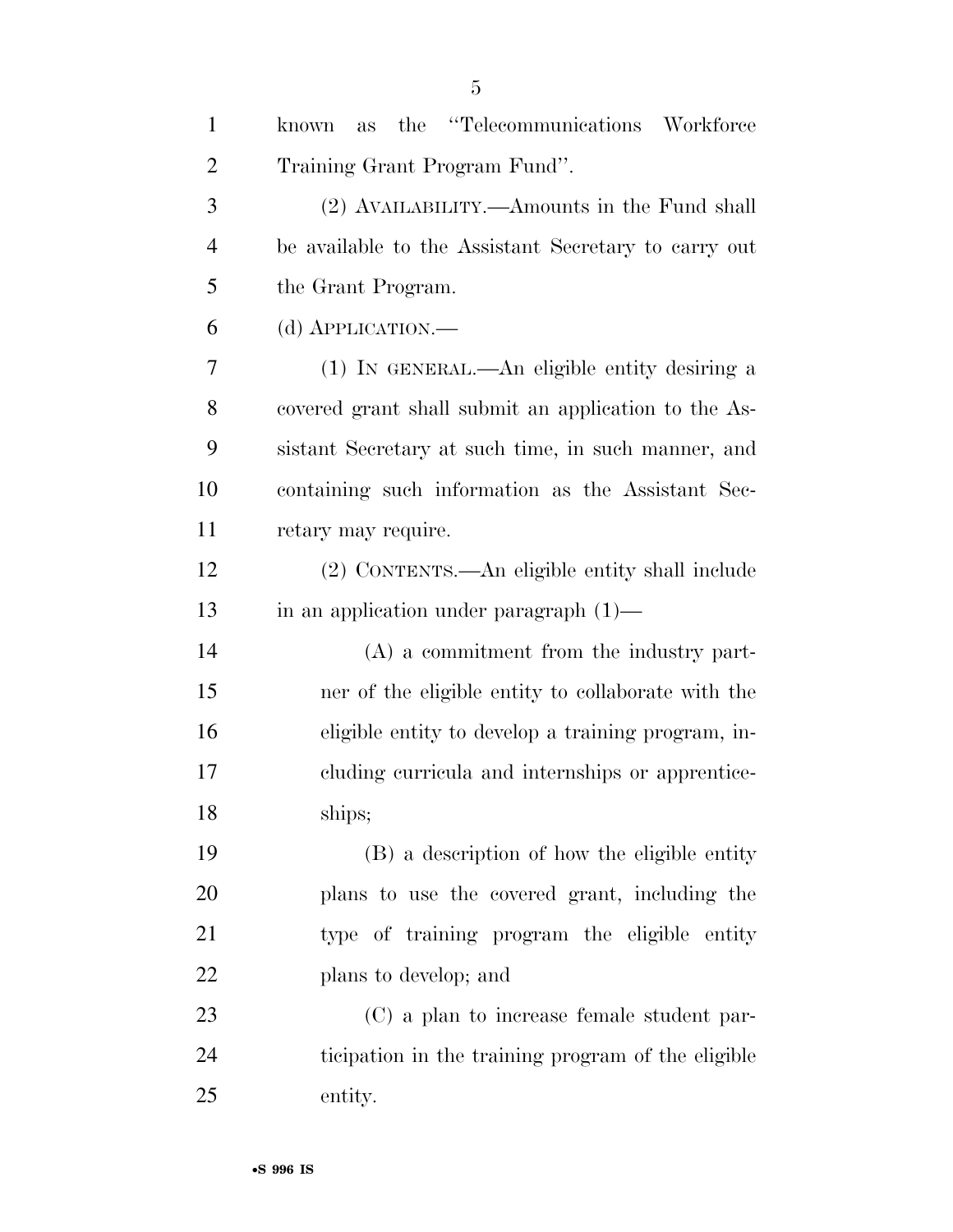| $\mathbf{1}$   | (e) USE OF FUNDS.—An eligible entity may use a             |
|----------------|------------------------------------------------------------|
| 2              | covered grant, with respect to the training program of the |
| 3              | eligible entity, to-                                       |
| $\overline{4}$ | (1) hire faculty members to teach courses in the           |
| 5              | training program;                                          |
| 6              | (2) train faculty members to prepare students              |
| 7              | for employment in jobs related to the deployment of        |
| 8              | next-generation communications networks, including         |
| 9              | 5G networks, and fiber infrastructure, particularly        |
| 10             | $in-$                                                      |
| 11             | (A) broadband and wireless network engi-                   |
| 12             | neering;                                                   |
| 13             | (B) network deployment;                                    |
| 14             | (C) industry field activities; and                         |
| 15             | (D) cybersecurity;                                         |
| 16             | (3) design and develop curricula and other com-            |
| 17             | ponents necessary for degrees, courses, or programs        |
| 18             | of study, including certificate programs and               |
| 19             | credentialing programs, that comprise the training         |
| 20             | program;                                                   |
| 21             | (4) pay for costs associated with instruction              |
| 22             | under the training program, including the costs of         |
| 23             | equipment, telecommunications training towers, lab-        |
| 24             | oratory space, classroom space, and instructional          |
| 25             | field activities;                                          |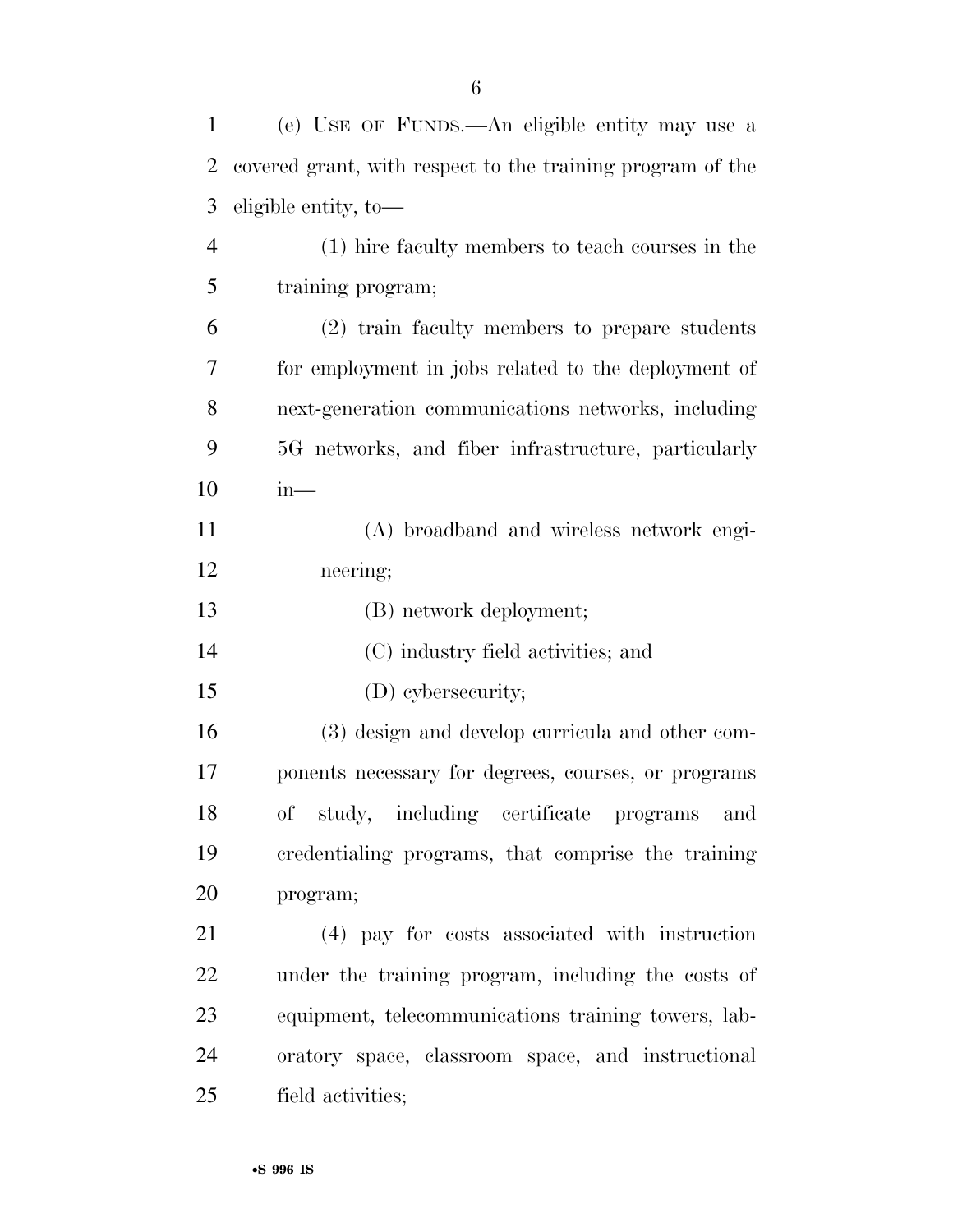| 1              | (5) fund scholarships, student internships, ap-        |
|----------------|--------------------------------------------------------|
| $\overline{2}$ | prenticeships, and pre-apprenticeship opportunities;   |
| 3              | $(6)$ recruit students for the training program;       |
| $\overline{4}$ | and                                                    |
| 5              | (7) support the enrollment in the training pro-        |
| 6              | gram of individuals working in the telecommuni-        |
| 7              | cations industry in order to advance professionally in |
| 8              | the industry.                                          |
| 9              | (f) GRANT AWARDS.-                                     |
| 10             | $(1)$ DEADLINE.—Not later than December 31,            |
| 11             | 2022, the Assistant Secretary shall award all cov-     |
|                |                                                        |

ered grants.

 (2) MINIMUM ALLOCATION TO CERTAIN ENTI- TIES.—The Assistant Secretary shall award not less than—

 (A) 30 percent of covered grant amounts to historically Black colleges or universities; and (B) 30 percent of covered grant amounts to Tribal Colleges or Universities.

 (3) EVALUATION CRITERIA.—As part of the final rules issued under subsection (g), the Assistant Secretary shall develop criteria for evaluating appli-cations for covered grants.

 (g) RULES.—Not later than 180 days after the date of enactment of this Act, after providing public notice and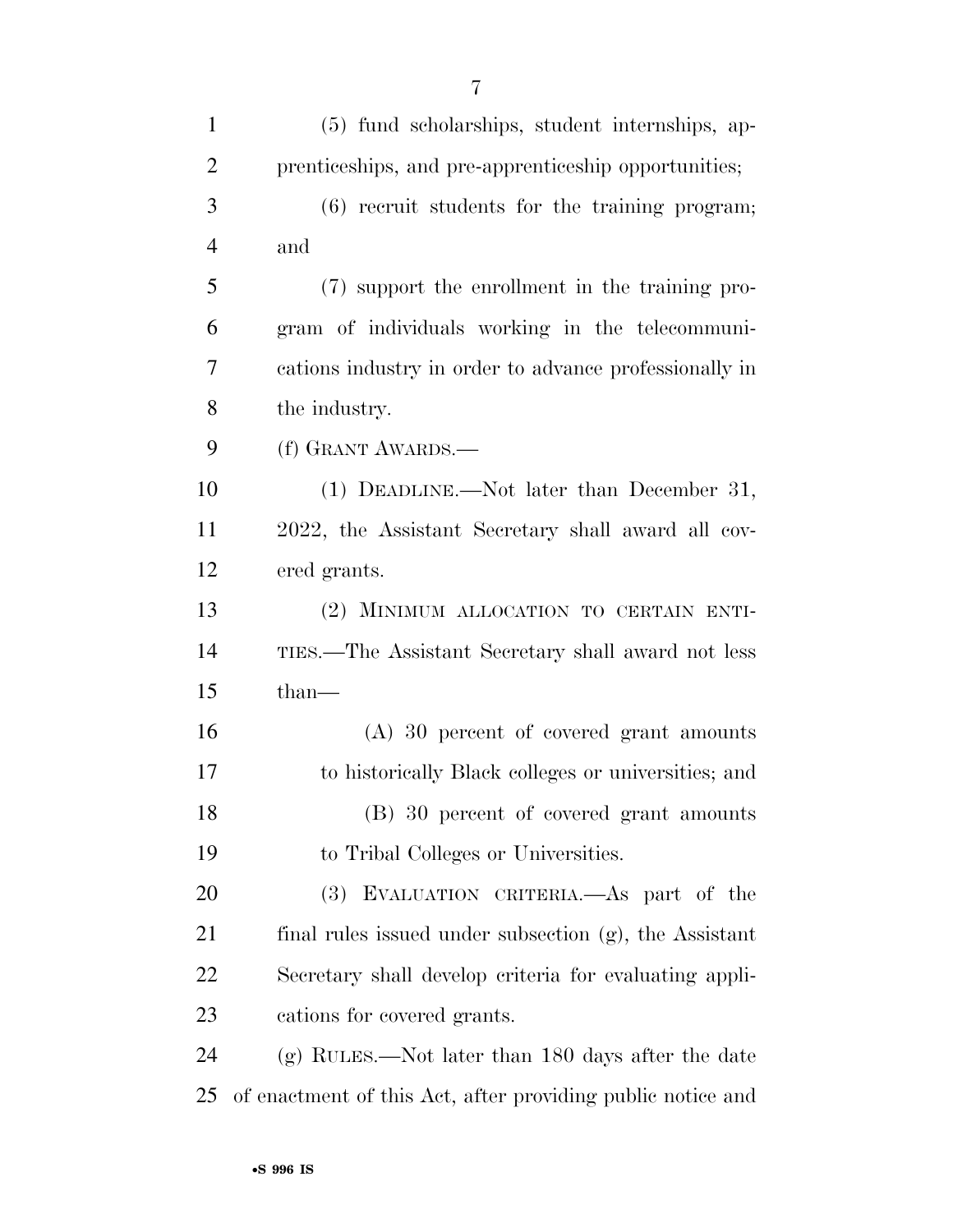an opportunity to comment, the Assistant Secretary, in consultation with the Secretary of Labor and the Sec- retary of Education, shall issue final rules governing the Grant Program.

 (h) TERM.—The Assistant Secretary shall establish the term of a covered grant, which may not be less than 5 years.

 (i) GRANTEE REPORTS.—During the term of a cov- ered grant received by an eligible entity, the eligible entity shall submit to the Assistant Secretary an annual report that, with respect to the preceding year—

 (1) describes how the eligible entity used the covered grant amounts;

 (2) describes the progress the eligible entity made in developing and executing the training pro-gram of the eligible entity;

 (3) describes the number of faculty and stu- dents participating in the training program of the el-igible entity;

 (4) describes the partnership with the industry partner of the eligible entity, including the commit- ments and in-kind contributions made by the indus-try partner; and

 (5) includes data on internship, apprenticeship, and employment opportunities and placements.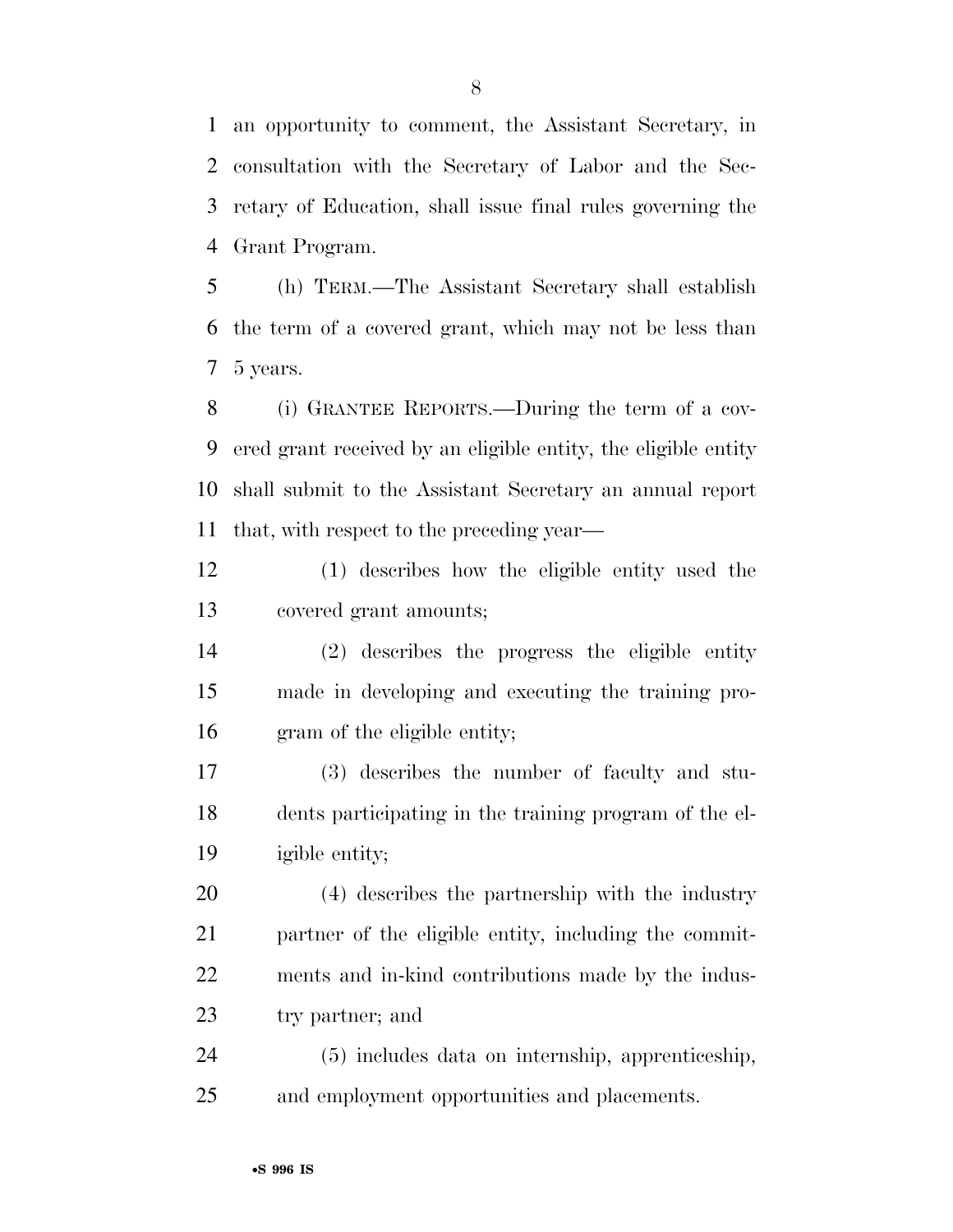| $\mathbf{1}$   | $(j)$ OVERSIGHT.—                                         |
|----------------|-----------------------------------------------------------|
| $\overline{2}$ | (1) AUDITS.—The Inspector General of the De-              |
| 3              | partment of Commerce shall audit the Grant Pro-           |
| $\overline{4}$ | gram in order to-                                         |
| 5              | (A) ensure that eligible entities use covered             |
| 6              | grant amounts in accordance with—                         |
| 7              | (i) the requirements of this section;                     |
| 8              | and                                                       |
| 9              | (ii) the overall purpose of the Grant                     |
| 10             | Program, as described in subsection (b);                  |
| 11             | and                                                       |
| 12             | (B) prevent waste, fraud, and abuse in the                |
| 13             | operation of the Grant Program.                           |
| 14             | (2) REVOCATION OF FUNDS.—The Assistant                    |
| 15             | Secretary shall revoke a grant awarded to an eligible     |
| 16             | entity that is not in compliance with the require-        |
| 17             | ments of this section or the overall purpose of the       |
| 18             | Grant Program, as described in subsection (b).            |
| 19             | (k) ANNUAL REPORT TO CONGRESS.-Each year,                 |
| 20             | until all covered grants have expired, the Assistant Sec- |
| 21             | retary shall submit to Congress a report that—            |
| 22             | (1) identifies each eligible entity that received a       |
| 23             | covered grant and the amount of the covered grant;        |
| 24             | (2) describes the progress each eligible entity           |
| 25             | described in paragraph (1) has made toward accom-         |